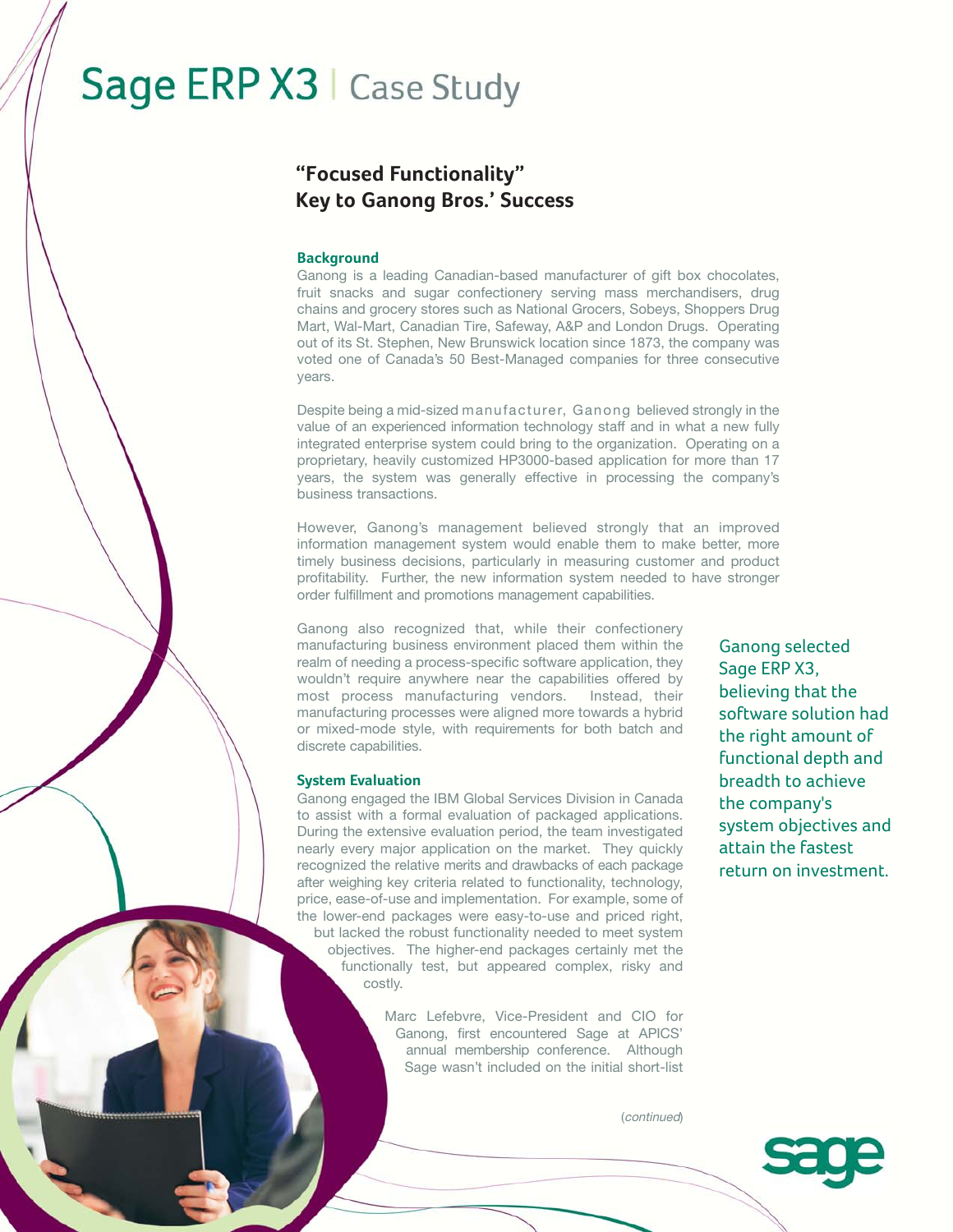# Sage ERP X3 Case Study

of vendors developed by IBM GSD, the initial demonstrations and discussions impressed him and the team enough to include Sage later on in the evaluation.

The key to selecting the finalists was in determining which vendors offered a truly mid-market solution with the best balance of the aforementioned criteria mentioned. This eliminated Tier 1 and Tier 3 vendors, leaving Sage as a final contender with food and beverage industry stalwarts QAD and Agilisys.

Ganong selected Sage ERP X3, believing that the software solution had the right amount of functional depth and breadth to achieve the company's system objectives and attain the fastest return on investment. "Sage ERP X3 has what I refer to as 'focused functionality'," Lefebvre said. "There wasn't a whole lot of stuff left on the table unused at the end of the day."

While running demonstrations using actual Ganong data, Lefebvre and the evaluation team were able to visualize how the system would work for them, specifically noting its easy-to-use design orientation. They lacked this feeling during other vendor demonstrations. In addition, Ganong discovered that Sage ERP X3 provided integrated automated data collection capabilities, a feature that must typically be acquired from third-party specialists.

The Ganong team also saw the potential that Sage ERP X3's more technically advanced architecture would provide for them on into the future, especially the flexibility to move to a browser-based user interface at any time and at no extra cost, which would allow their customers to more easily connect to them in a collaborative arrangement.

#### **The Implementation**

A two-phased approach was selected, with all core ERP functionality receiving the highest priority, while extended functionality and business enablers such as Finite Capacity Planning, Workflow Management and Web-enablement were deferred to a second phase. Ganong implemented a 35-user configuration in a Microsoft environment using Windows as the server operating system and the SQL Server relational database. Several factors contributed to a successful implementation.

Commitment from upper management to the dedication of resources. David Ganong, the company's president, issued a written statement expressing his support of the project and requested that the project team members put forth the required effort to make for a successful project.

**Empowered employees.** The Ganong project team members were long-time employees who understood the big picture of the company's business processes. Taking ownership of the project from the early stages, they were committed decision makers.

100% dedicated client project manager. Lefebvre had intimate knowledge of the company's business and information technology needs, having designed and implemented the legacy system. He oversaw a solid in-house IT department that was capable of handling the administration of the hardware and software systems.

#### Train-the-trainer approach.

This method allowed training to be conducted on a one-on-one basis.

## Frequent communication.

Project team members and consultants identified requirements, issues and resolutions. The impact of decisions was considered by all team members, which allowed for the best solutions to be proposed.

A strong Sage support team. The Sage staff was on-site during critical project stages and worked directly with Ganong's implementation staff to guide them through the process. They provided

(continued)

**Headquarters** St. Stephen, NB Canada

# **Industry** A leading

Canadian-based manufacturer of gift box chocolates, fruit snacks and sugar confectionery serving mass merchandisers, drug chains and grocery stores.

> Employees 400

Sage ERP X3 Licenses 35